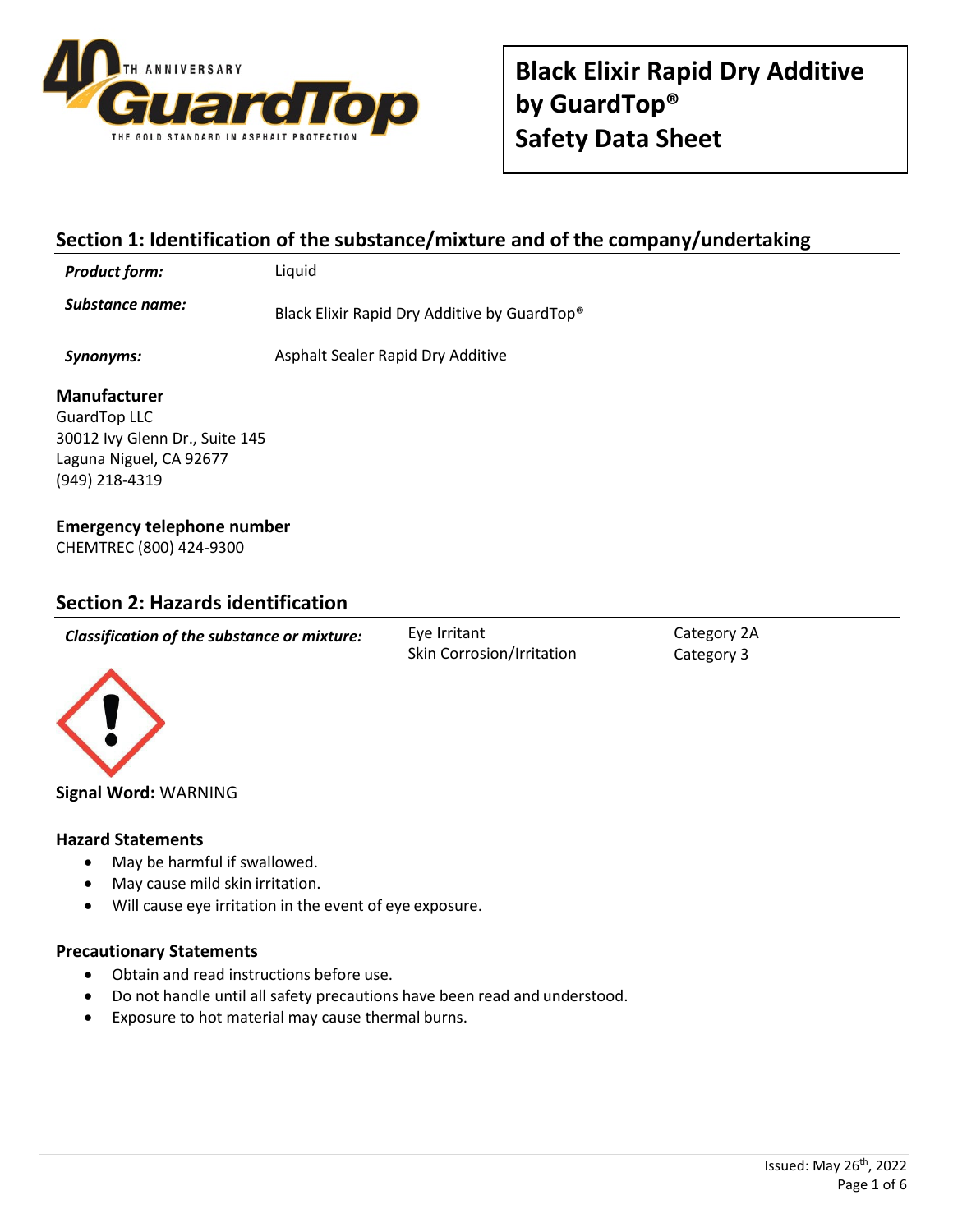

# **Section 3: Composition/information on ingredients**

| <b>Chemical Name</b> | Amount     | <b>CAS Number</b> |
|----------------------|------------|-------------------|
| Acrylic Polymer      | $<$ 45.00% | NA Mixture        |
| Asphalt Residual     | $<$ 10.00% | 08052-42-4        |
| Methanol             | $2.0\%$    | 67-56-1           |
| Carbon Black         | $5.0\%$    | 1333-86-4         |

# **Section 4: First aid measures**

| <b>First-aid measures general:</b>          | Remove from contaminated area.                                                                                                                                                                                                 |
|---------------------------------------------|--------------------------------------------------------------------------------------------------------------------------------------------------------------------------------------------------------------------------------|
| <b>First-aid measures after inhalation:</b> | If breathing is difficult, remove to fresh air, give oxygen. Get immediate<br>medical attention.                                                                                                                               |
| First-aid measures after skin contact:      | Wash skin with soap and water. Wear protective glove to minimize skin<br>contamination.                                                                                                                                        |
| First-aid measures after eye contact:       | Hold eyelids apart and flush eyes with plenty of water for at least 15<br>minutes. Get medical attention if irritation develops or persists. Burns due<br>to contact with heated material require immediate medical attention. |
| <b>First-aid measures after ingestion:</b>  | If conscious, give two glasses of water or milk. Get immediate medical<br>attention. Do not induce vomiting due to danger of aspirating liquid into<br>lungs. Gastric lavage may be required.                                  |

### **Most important symptoms and effects, both acute and delayed**

| Eyes:                   | Irritation                                 |
|-------------------------|--------------------------------------------|
| Skin:                   | Irritation                                 |
| Inhalation:             | Irritation                                 |
| <b>Chronic Effects:</b> | No known hazards in normal industrial use. |

# **Section 5: Firefighting measures**

| <b>Extinguishing media</b>                            |                                                                                                                                                                                          |
|-------------------------------------------------------|------------------------------------------------------------------------------------------------------------------------------------------------------------------------------------------|
| Suitable extinguishing media:                         | Dry chemical, carbon dioxide, water spray or foam.                                                                                                                                       |
| Unsuitable extinguishing media:                       | Exercise care when using water as contact with hot asphalt products may<br>produce steam and violent foaming.                                                                            |
| Special hazards arising from the substance or mixture |                                                                                                                                                                                          |
| Fire hazard:                                          | Product is an aqueous solution. Heated product may produce hazardous<br>fumes, decomposition products or residues. Small quantities of hydrogen<br>sulfide may be released upon heating. |
| <b>Explosion hazard:</b>                              | None                                                                                                                                                                                     |
| <b>Reactivity:</b>                                    | Avoid contact with strong bases.                                                                                                                                                         |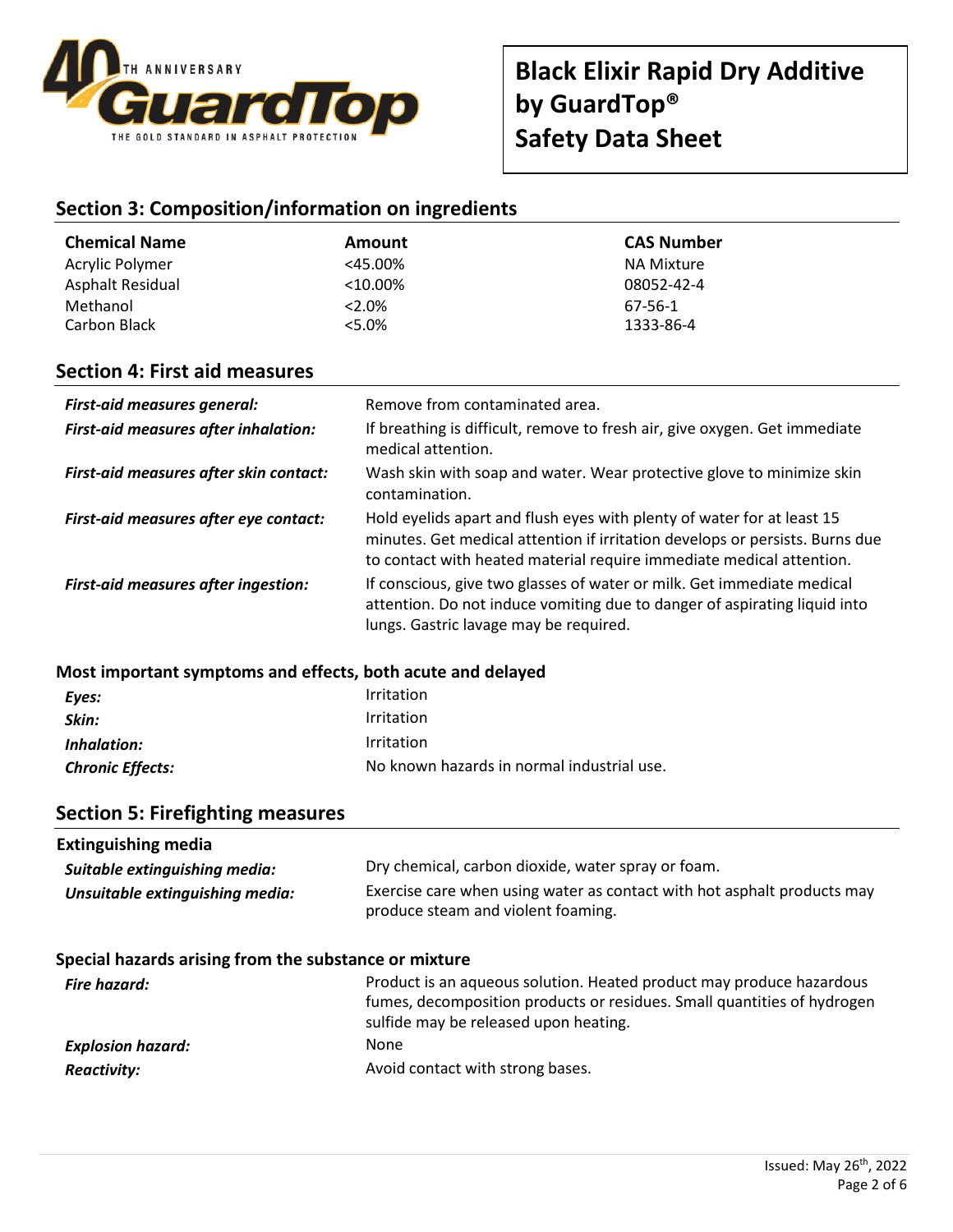

| <b>Advice for firefighters</b>         |                                                                                                                                                                                                                                                   |
|----------------------------------------|---------------------------------------------------------------------------------------------------------------------------------------------------------------------------------------------------------------------------------------------------|
| <b>Firefighting instructions:</b>      | Decomposition may produce fumes, smoke, oxides of carbon and<br>hydrocarbons and possible small quantities of hydrogen sulfide. Avoid<br>breathing vapors from heated material. Combustion may produce CO,<br>NOx, Sox and reactive hydrocarbons. |
| <b>Protection during firefighting:</b> | As in any fire, wear self-contained breathing apparatus pressure-demand<br>MSHA/NIOSH approved and full protective gear.                                                                                                                          |

# **Section 6: Accidental release measures**

### **Personal precautions, protect ive equipment and emergency procedures**

| <b>General measures:</b>     | Clean up spills immediately using appropriate personal protective<br>equipment.      |
|------------------------------|--------------------------------------------------------------------------------------|
| For non-emergency personnel  |                                                                                      |
| <b>Protective equipment:</b> | Gloves, safety with side shields, boots.                                             |
| <b>Emergency procedures:</b> | Absorb spills with absorbent material. Contain spilled liquid with sand or<br>earth. |
| For emergency responders     |                                                                                      |
| <b>Protective equipment:</b> | Gloves, safety glasses with side shields, boots.                                     |
| <b>Emergency procedures:</b> | Stop the source of the leak or release. Clean up releases as soon as<br>possible.    |

### **Environmental precautions**

Prevent contamination of soil, surface water or groundwater.

### **Methods for containment/clean up**

Absorb spills with inert material and place into separate waste container. Contain spilled liquid with sand or earth. Contain liquid to prevent contamination of soil, surface water or groundwater. Large spillage should be dammed-off and pumped into containers.

# **Section 7: Handling and storage**

### **Precautions for safe handling**

Use only as directed in well ventilated area. Avoid prolonged contact with skin. Avoid contact with eyes. Avoid breathing mist or vapors. Do not eat, smoke, or drink with contaminated hands. Do not discard into sewers or drains. Always wear personal protective equipment.

**Storage conditions:** Keep all containers tightly sealed. Do not store in direct sunlight. Store at room temperature.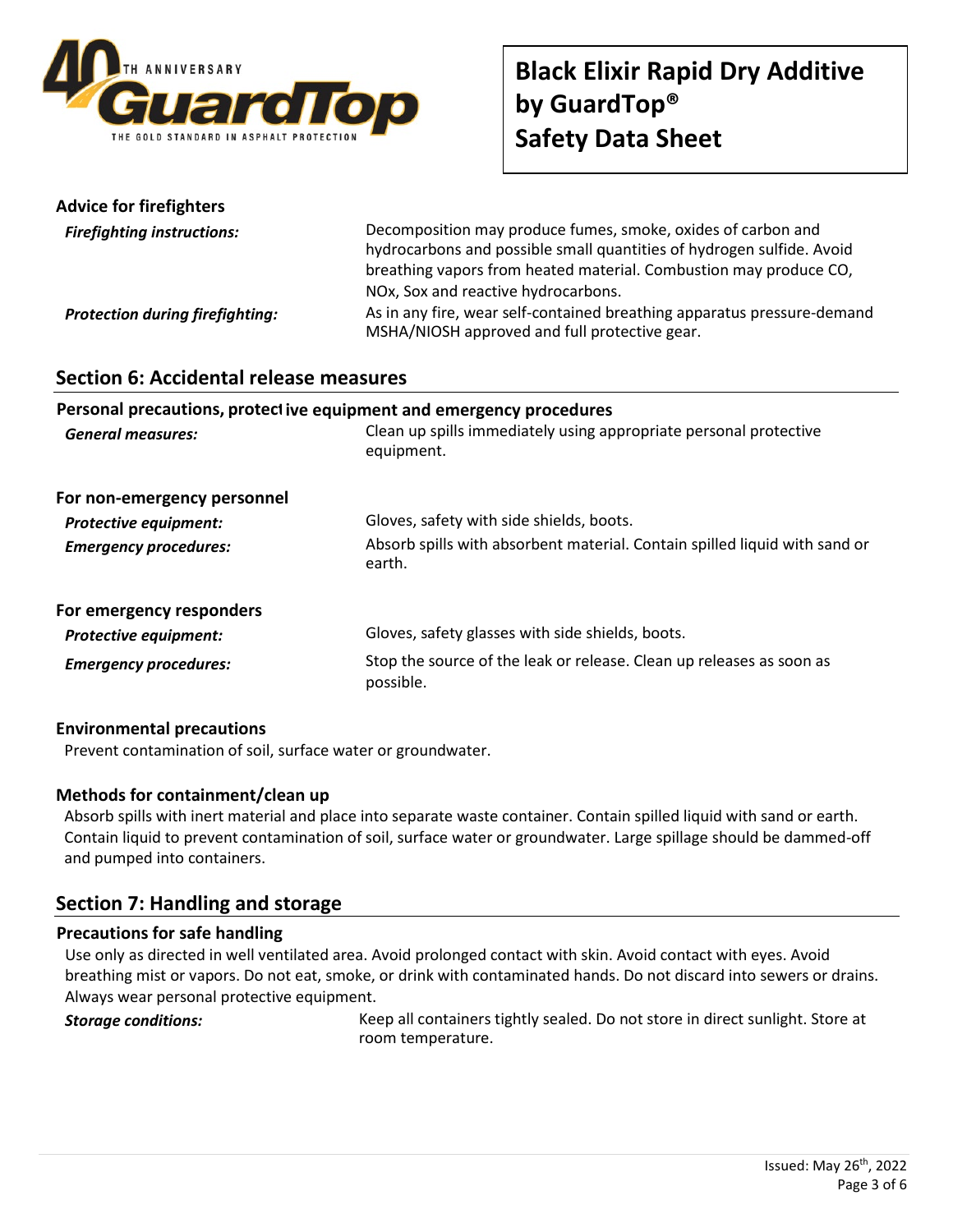

# **Black Elixir Rapid Dry Additive by GuardTop® Safety Data Sheet**

# **Section 8: Exposure controls/personal protection**

| <b>Engineering Controls:</b>                | Facilities storing or utilizing this material should be equipped with an<br>eyewash facility and a safety shower.                  |
|---------------------------------------------|------------------------------------------------------------------------------------------------------------------------------------|
| <b>Eye/Face Protection Requirements:</b>    | Where contact with this material is likely, eye protection is recommended.                                                         |
| <b>Skin Protection Requirements:</b>        | Selection of specific items such as gloves, boots, apron or full-body suit will<br>depend on operation and potential exposure.     |
| <b>Respiratory Protection Requirements:</b> | Where there is potential for airborne exposure in excess of applicable<br>limits, wear NIOSH/MSHA approved respiratory protection. |

### **Exposure Guidelines:**

| Methanol         | OSHA PEL | 200 mg/M3                  |
|------------------|----------|----------------------------|
| Asphalt Residual | OSHA PEL | 5 mg/M $3$                 |
| Carbon Black     | OSHA PEL | $3.5 \text{ mg}/\text{M}3$ |

# **Section 9: Physical and chemical properties**

### **Information on basic physical and chemical properties**

| <b>Physical state:</b>            | Liquid                             |
|-----------------------------------|------------------------------------|
| Appearance:                       | Brown to Black                     |
| Odor:                             | Asphalt Odor                       |
| pH:                               | 7-8                                |
| <b>Freezing point:</b>            | 32 degrees F                       |
| <b>Specific Gravity:</b>          | 1.4-1.7 (Water=1)                  |
| <b>Boiling point:</b>             | 212 degrees F                      |
| <b>Flash point:</b>               | None                               |
| UEL:                              | N/A                                |
| LEL:                              | N/A                                |
| Vapor pressure:                   | Same as water mm Hg @ 21 degrees C |
| Solubility:                       | Soluble in water                   |
| <b>Decomposition temperature:</b> | 275 degrees F                      |
| Viscosity:                        | 78 KU's                            |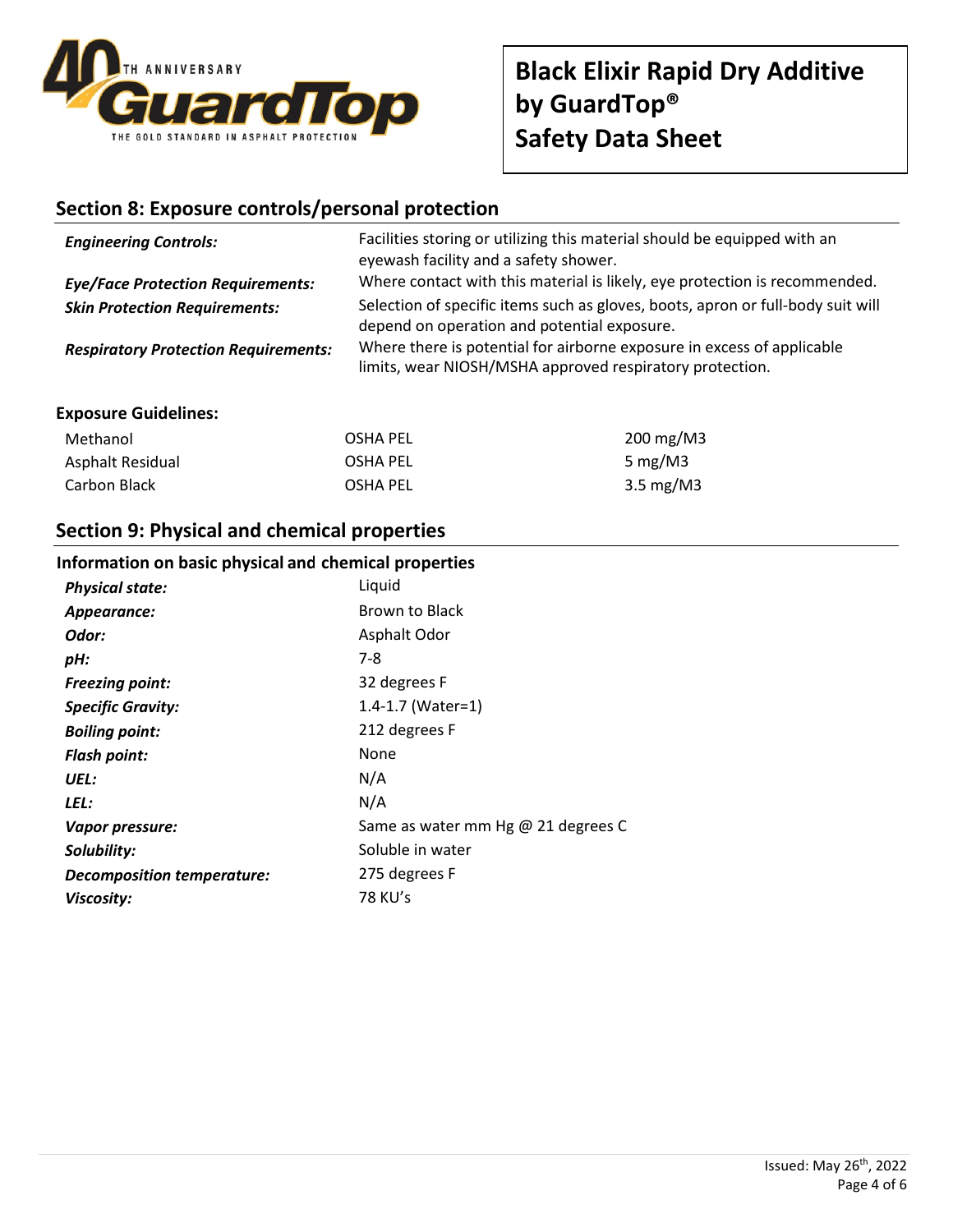

# **Section 10: Stability and reactivity**

| <b>Reactivity:</b>                         | Low                                                          |
|--------------------------------------------|--------------------------------------------------------------|
| <b>Chemical stability:</b>                 | This compound is stable at ambient conditions.               |
| <b>Possibility of hazardous reactions:</b> | Low                                                          |
| <b>Conditions to avoid:</b>                | Avoid extreme temperatures.                                  |
| Incompatible materials:                    | Avoid contact with strong bases.                             |
| <b>Hazardous decomposition product:</b>    | Decomposition will not occur if handled and stored properly. |
| <b>Polymerization:</b>                     | Hazardous polymerization will not occur.                     |

# **Section 11: Toxicological information**

None Tested

# **Section 12: Ecological information**

### **Environmental Hazards**

This product is considered to be biodegradable. There is no evidence to show that this product will cause adverse ecological effects on the environment.

# **Section 13: Disposal considerations**

| <b>Waste Disposal:</b><br><b>Contaminated Materials:</b> | This product, as supplied, when discarded or disposed of, may be a<br>hazardous waste according to Federal regulations (40 CFR 261). Under the<br>Resource Conservation and Recovery Act (RCRA), it is the responsibility of<br>the user of the product to determine whether the material is a hazardous<br>waste subject to RCRA. Treat or dispose of waste material in accordance<br>with all local, state/provincial and national requirements. Avoid disposal<br>into wastewater<br>treatment facilities.<br>Treat as product waste. |
|----------------------------------------------------------|------------------------------------------------------------------------------------------------------------------------------------------------------------------------------------------------------------------------------------------------------------------------------------------------------------------------------------------------------------------------------------------------------------------------------------------------------------------------------------------------------------------------------------------|
|                                                          |                                                                                                                                                                                                                                                                                                                                                                                                                                                                                                                                          |
| <b>Container Disposal:</b>                               | Unclean empty containers should be disposed of in the same manner as the<br>contents.                                                                                                                                                                                                                                                                                                                                                                                                                                                    |

# **Section 14: Transport information**

| <b>Product Label:</b>     | Asphalt Sealer Rapid Dry Additive           |
|---------------------------|---------------------------------------------|
| UN Number:                | Non-hazardous, no UN number                 |
| <b>DOT Shipping Name:</b> | Non Regulated, Water Based Asphalt Emulsion |
| <b>DOT Hazard Class:</b>  | Non-Hazardous                               |

# **Section 15: Regulatory information**

None